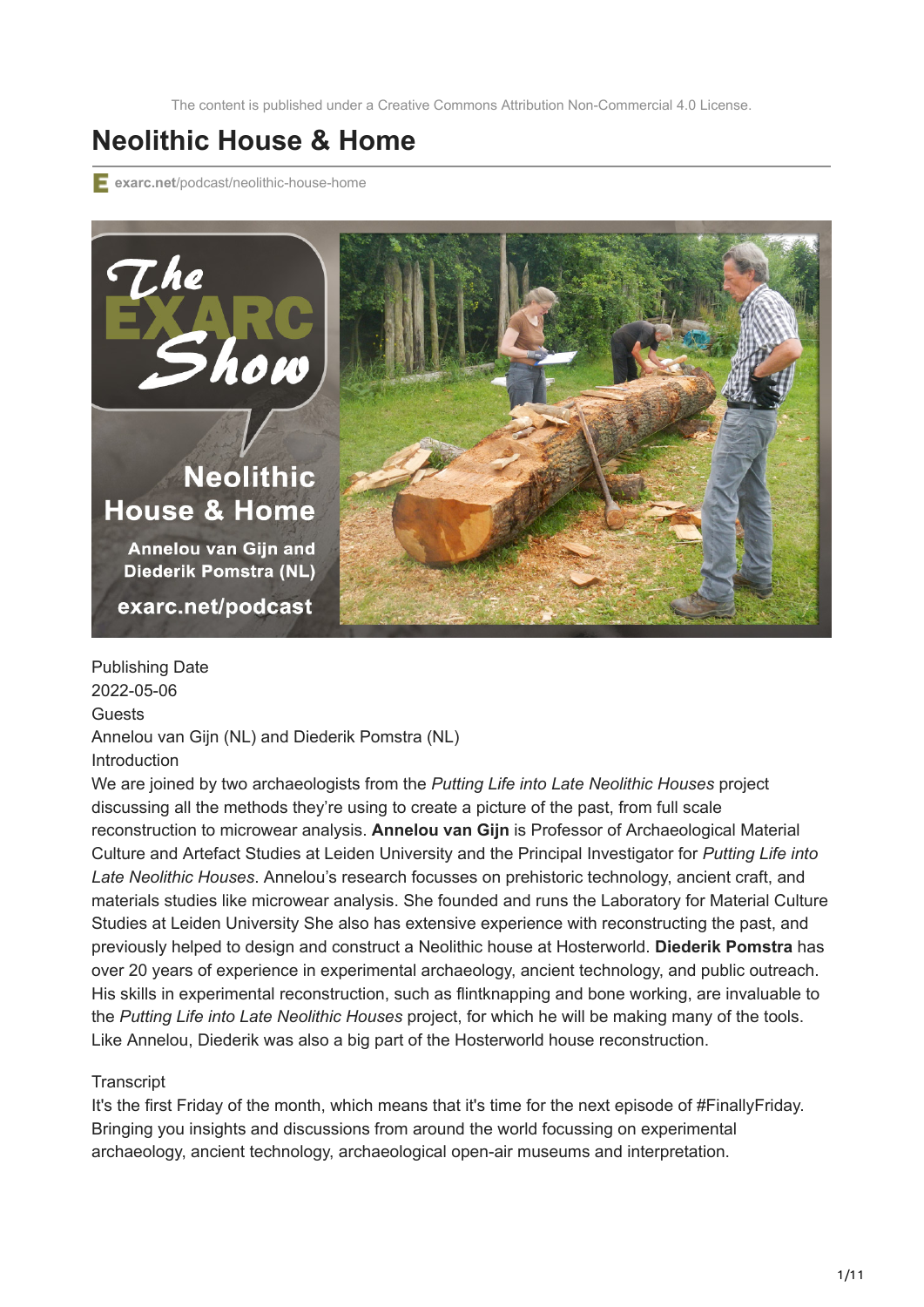**Phoebe:** Hello and welcome to FinallyFriday. My name is Phoebe Baker and today I am joined by two specialists from our EXARC community, focusing on Neolithic house reconstruction and daily life in the late Neolithic.

A new project financed by the Dutch research council, NWO, entitled 'Putting life into late Neolithic houses', coordinated by Leiden university, aims to reconstruct aspects of daily life during the Neolithic Vlaardingen period circa 3,400 to 2,500 BC. The project runs from 2021 to 2025, and uses experimental archaeology and materials analysis to help create detailed biographical narratives of objects involved in domestic and subsistence settings. The project has already made exciting progress, including the reconstruction of a dugout canoe and various other experiments like hide working.

Annelou van Gijn is a professor of archaeological material culture and artefacts studies at Leiden university and is the principal investigator for 'Putting life into late Neolithic houses'. Annelou's research focuses on prehistoric technology, ancient craft and material studies like microwear analysis. She founded and runs the Laboratory for Material Culture studies at Leiden university and she has extensive experience with reconstructing the past and previously helped to design and construct a Neolithic house at Horsterwold.

Diederik Pomstra has over 20 years of experience in experimental archaeology, ancient technology and public outreach. His skills in experimental reconstruction, such as flint knapping and bone working are invaluable to the 'Putting life into late Neolithic houses' project, for which he will be making many of the tools. Like Annelou, Diederik was also a big part of the Horsterwold house reconstruction. So welcome to both of you and thank you very much for joining me. This sounds like a really, really interesting project and I'm excited to hear more about it. So just to start, I've got a quick question. Why have you started a whole new project about the Vlaardingen period? Do you want to start, Annelou?

**Annelou:** Sure. Well, I've never been interested in gold and palaces, but rather in the simple domestic life of regular people. And I have always been very interested in wetlands. This is where I had my first excavation in the Northwest coast of the United States with Dale Croes, who is also known at EXARC. So that always stuck with me and the Vlaardingen culture, the sites of the Vlaardingen culture, are basically located in the Rhine Meuse delta, so in a wetlands context. And one of the sites of this period was the focus of my PhD thesis of the 1990s, so a long time ago. I've always continued to be interested in this material and always wanted to go back to it. So that's why I started these housing projects as well, like Horsterwold and now the Vlaardingen Broekpolder project.

**Diederik:** And I think the Vlaardingen culture is very exciting, isn't it, Annelou? Because we know actually not so much about it. I mean, we know the pottery, but many other things are kind of varied I think, isn't it?

**Annelou:** Yeah, there's a lot of variation in the lithic material, but also in the location at which these sites are situated and we also find material culture from further inland. So there is clearly some relationships between people living in these coastal wetland environments and the people further inland and one of the goals of the project is to get a little bit more grasp on that through, for example, the study of lithic resources, what kind of raw materials were they using? Also petrography, so the chemical composition of the clays that were used for their pottery. This way we try to situate a little bit this so-called Vlaardingen culture between the other archaeological cultures that we can differentiate.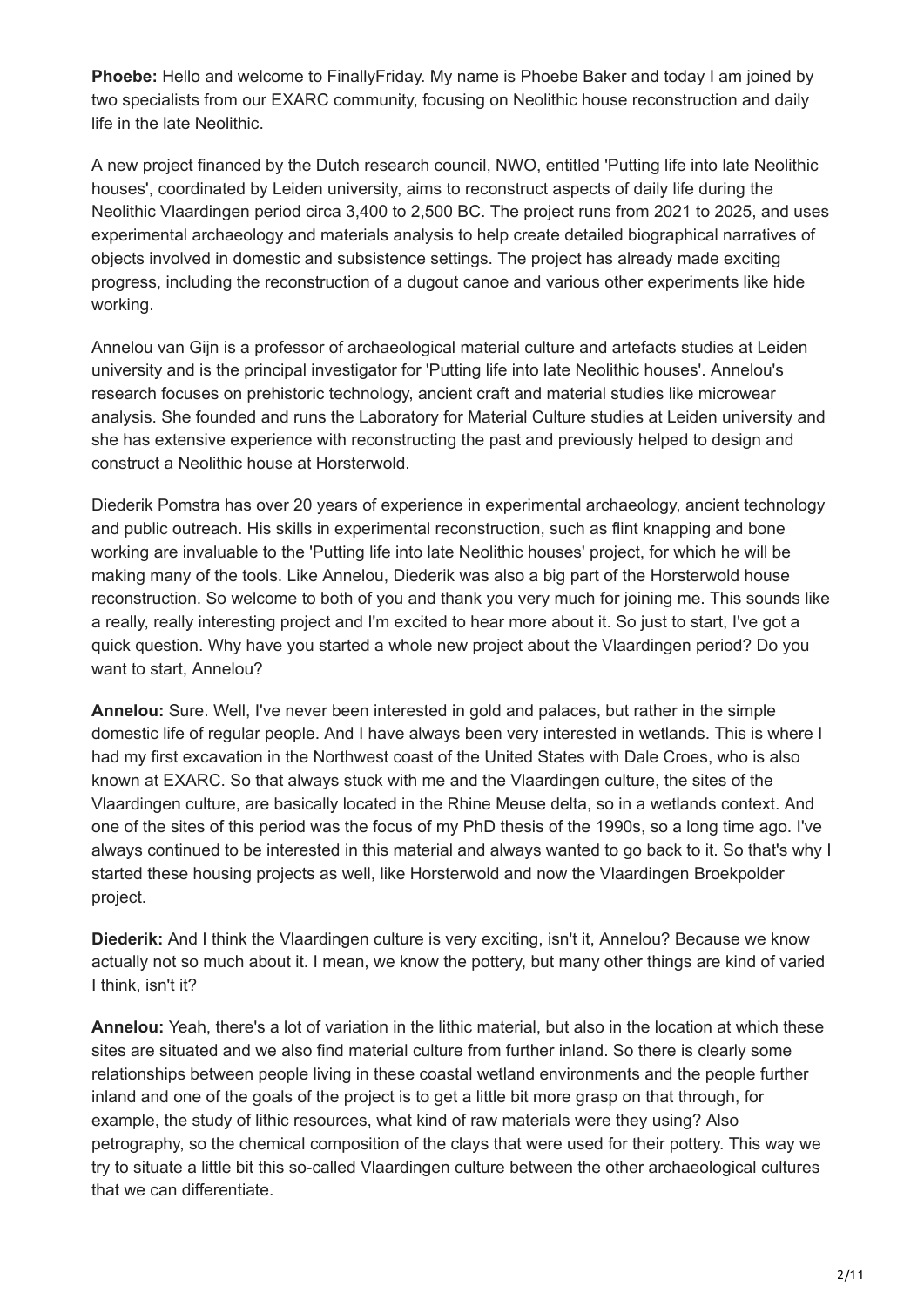**Diederik:** What I also find is very interesting, it's kind of an in-between hunting-gathering and agriculture way of living. So they did some husbandry and they were growing some cereals, but they're also very dependent still on hunting and gathering. So you get that nice blending of different ways of life. That's also very fascinating.

**Annelou:** Yeah, that's certainly the case.

**Phoebe:** They sound like really interesting reasons to be starting a new project. I was wondering… the combination of experimental archaeology and microwear analysis and residue analysis sounds really interesting as part of the project. Could you talk a little bit more about the techniques that you plan to use and also why learning about object biographies can be helpful for this kind of project.

**Annelou:** Well, microwear analysis is a way to get some insights into hidden technologies, hidden because, especially organic materials are often not preserved in archaeological contexts. So we know very, very little about that component of past people's technological system, whereas we are more and more aware that the organic component, the textiles, the basketry, bone and antler, shells, all those kinds of materials that are hardly ever preserved, constituted one of the most important aspects of past people's life. And wood, let's not forget wood either. So many, many tools were made of these materials, many crafts involve these organic materials and through study of the traces of wear on flint, for example, we can link these usewear traces to past activities. We do that by doing a lot of experiments because those traces are not clear in and by themselves, they only tell their stories by a comparison to our experimental tools. So we harvest a field of einkorn, for example, with a flint sickle, and then we compare the traces we see on that with the ones we observed on archaeological sickles or on archaeological tools which we can then interpret as sickles if the wear traces are sufficiently similar. So that's why it's very closely linked, why we have to do a lot of experiments in order to be able to carry out microwear, usewear analysis. And that also applies to residue studies. Residue studies often involves more chemical analysis, which is also part of this project. There will be organic residue analysis done at York university by Oliver Craig and his students, to know a little bit more about the cuisine, trying to understand the recipes. Oliver is working closely with Lucy Kubiak who uses the scanning electron microscope to look at residues, so more macroscopic residues that she sees in the charred remains in pottery.

**Phoebe:** That sounds really interesting, thank you. You've talked about your experiments a little bit. For everything you make as part of the project, do you always use authentic tools and kind of how important is it to use authentic tools for a project like this?

**Diederik:** For usewear analysis of course you want to have authentic surfaces to work on. So mostly we work only with authentic tools, but not all tools are produced completely authentically. We're not being fundamentalists in any way. It's just what's necessary for the research you're doing. So for example, Annelou was talking about the residue analysis inside pots and so we made pots comparable to Vlaardingen culture pots. So not fired at too high temperatures and with the right kinds of temper and the right kind of clay. And then we use those pots to do the cooking experiments. So we have the walls absorbing ingredients of the meals that are being cooked in a way that will be comparable to the way it was in the past. And the same with the flint or stone axes. They've surfaces ground on sandstone, so that the traces that will develop by use will be comparable. So that's important and we are also very interested, of course, in the biography of the tool. How were the tools made? Where do the materials come from? How did the tools get blunt or break or discarded or that kind of thing. And of course, for that, you need to have authentic tools that you can work with, so it can actually have a biography that will be interesting to study. So it would be very important to have authentic tools, to a certain degree.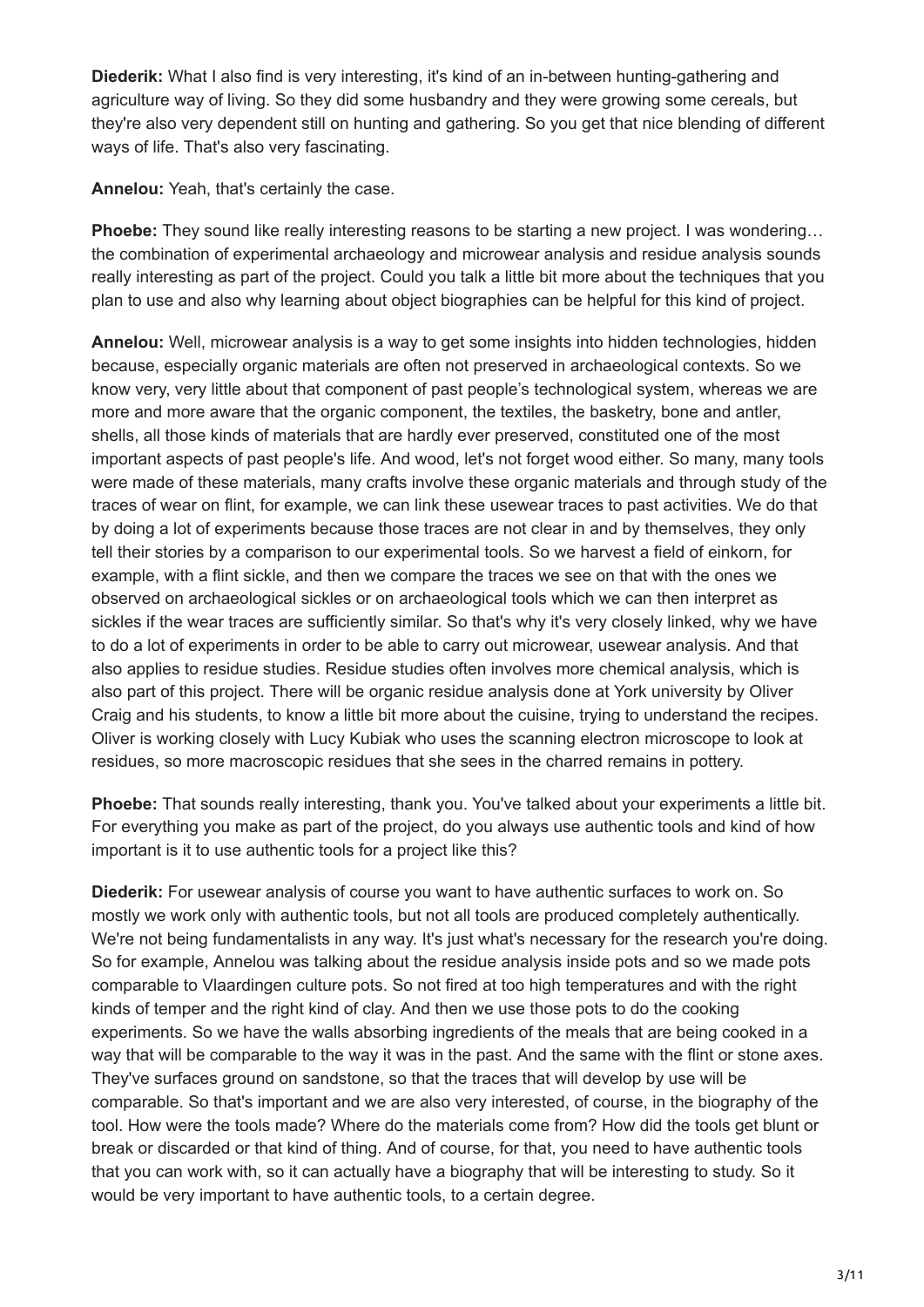**Annelou:** I think so too. I think it's absolutely essential and when I first started doing microwear analysis, I often made my own little simple tools, which are not really as usable as when you make proper, real good tools, which is why I came across Diederik and we met because I needed a Stone Age craftsman to make hafts in the proper way, to make really good tools that we could use in a realistic way. Only when you use tools in a realistic way can you indeed understand also some of their biographies. How fast do they wear out, do they need sharpening? What are the anomalies when objects are being deposited, for example, in a very battered way? They may have destroyed some of these edges of, for example, flint, because of ritual reasons. We sometimes forget that usable tools, tools that are still perfectly in good shape can be intentionally deposited. So all these kinds of aspects of these objects, we can only understand them when we really use proper authentic tools and use them as much as possible - which is one reason why we have experienced craftspeople in this project - in a realistic way.

**Diederik:** When we were doing other experiments, we also found that there's a difference when, for example, students are doing the experiments, say cutting down a tree or peeling a skin or anything, and when someone who's more used to doing this, is doing it. So you get different traces, right Annelou?

**Annelou:** Yeah, sometimes, although I think in these house reconstructions we did over the years, I'm often surprised how fast students and volunteers learn. They will never be the same as you and Leo Wolterbeek, who is our wood expert and knows how to make all these houses. But we had some really fantastic woodchoppers, also women, who could do it really fast and who did it really well, but we differentiate between the tools used by our expert users and the tools we give to students and volunteers to use. That way we can compare them a bit. And indeed certainly in the beginning, tools of novices are much more battered, they break the axes et cetera, et cetera. There's a lot more damage in general.

**Phoebe:** Thank you. So kind of connected to that actually is, I was gonna ask about how important do you think experience in experimental archaeology is for this kind of project and also connected to that I wondered if you could touch on the collaboration that you've got going on between both academic and non-academic participants in the project. It would be really interesting to hear about the people that you've got involved.

**Diederik:** That's a really cool part of this project because there's a large variety from scientists from different angles and also non-scientists, volunteers, there are skilled workers. It was really cool when we were first gathered together and discussed during the weekend when we were out. Well, what are we going to do with the project? How are we going to learn from each other? It just happened. There were discussions on certain subjects, canoe building, or any other thing. And while one person would come in and talk about what kind of trees were growing, probably growing where and when to harvest them and which tools would be the most useful. And so everyone was contributing from their own specialization, from their own field of experience. So we got discussions going and everyone was learning from each other. So that was really cool, that very rich team. The importance of skilled people... that's important too, because like Annelou was already saying, you want to do actualistic experiments, so we want to have those axes really, really used to cut down those trees, to get traces on them that are useful to study, and for them to be good, they have to be made well so they don't drop out of the handle all the time. And you want the axe to be made from the right stone and everything, but that also includes, like we were just discussing, some experience in using them. And like Annelou was saying students learn very fast and it was also very interesting to see that actually building those houses isn't really that extremely complicated. I mean, they're pretty straightforward things. So I think some of the students were..., we had them come back for several building projects and some of them were already getting ideas about how the construction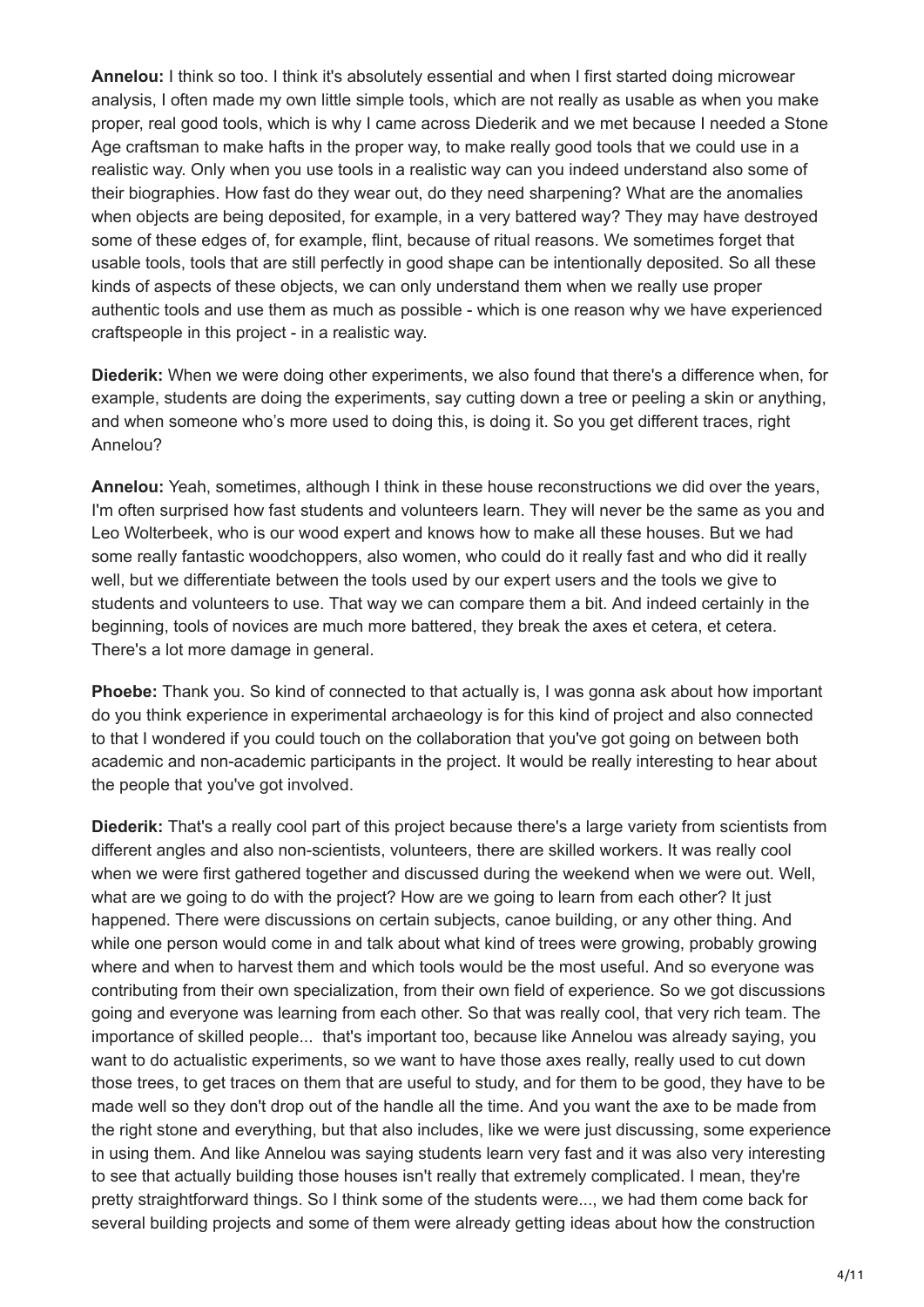could be improved or more efficient ways of doing a certain job. So they were quickly grasping the basics and then thinking on making suggestions. So that was really cool to see. So yes, I think skill is necessary to do good experiments, but many, many things can also be quickly learned by people if they're just enthusiastic and our students were very enthusiastic. They loved all this outdoor building, fires, the making of things, actually have your hands on materials and tools that usually you only look at.

**Annelou:** Maybe I should pitch in and tell a little bit about how this project is constructed. There was a call from the Dutch Scientific Council for a collaboration between academics - so in our case it's Leiden university, but also we collaborate with York - so academics and archaeological companies, who nowadays have a very large role to play in Dutch archaeology and public partners like museums or in our case this open-air centre Masamuda. So you have all these different parties coming together and the idea is to make lasting partnerships between these three different sorts of parties in this particular type of project. And because one of the things that is more and more important is also public outreach, we have to involve the local community in our archaeology and not only sit in our laboratories and do our research, but doing things together. And I think that is why experimental archaeology is so wonderfully good because, making things together, with the volunteers of Masamuda, it is really, really bonding, but it also bonds people within the community because there are all sorts of different people participating with different backgrounds, from a housewife with children to a professor. And that makes it really, really nice. And it is working together on these houses and now we're constructing a dugout canoe, and it's nice to see how the volunteers of Masamuda, of this open-air centre, are so motivated to contribute to science because they maintain all the documentation. They don't just make the dugout, but they also make sure that the time is measured. They make casts of the tools, so that we can document the development of wear traces. We use a special kind of dental cast to document it. They're doing that really diligently, so that's really nice how you can actually do science together with the local community.

**Phoebe:** That sounds like a really nice aspect of the project, is kind of how many people you've got involved. Thank you both.

**Diederik:** And that's also why we're so eager to work together with EXARC because you have such a large number of members and people connected to you. What we would really like is to involve also the knowledge of those people in our project. The plan is to... when we have the information, we give it to Kelvin Wilson, who's an archaeological illustrator, and he will make drawings. And these drawings they're going to be put out so people can actually comment on those. And those insights of people will hopefully give us new insights to study again and to develop new experiments on. For example, a while ago we were making a large Iron Age canoe, dugout canoe. And then I met someone who has his roots in Suriname. So when he was a child, he had actually seen dugouts being made in the woods, by his family and the people of his village. And so these people, or other craftspeople, or just people who've been reading or travelling or anything, they can give their insights on things that we're working on. Because when you're an archaeologist, you have your own field of specialization and you can get stuck. And what we are so interested in is getting the details of life in the past. And people can help us there.

**Annelou:** Just to add on to that, I think one innovative aspect of this project is the use of these visualizations by artist Kelvin Wilson. The first big visualization or painting what he made is about the dugout canoe. And we really use these visualizations, these reconstructions, which are often made, indeed, on the basis of archaeologists' data, which leads to often very much bird's-eye's views. We really want to focus on the tasks, people carrying out their craft activities. So we use these visualizations as active research tools and that I think is quite unique and it puts a bit of a strain on the artist, because it requires a lot of discussion. Basically all 18 team members have to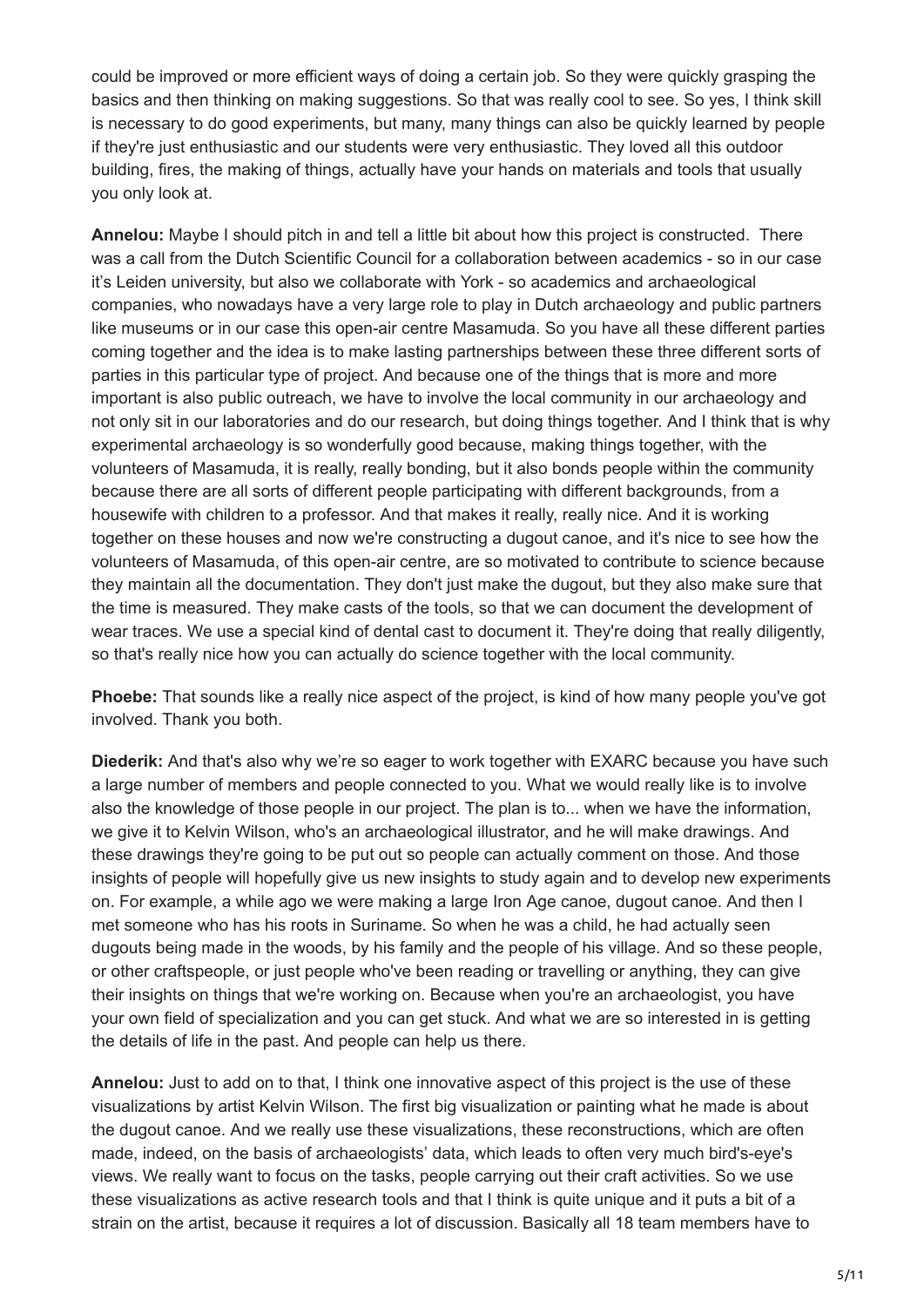put in their ideas about it. Such and such a tree doesn't grow in such and such environment. The woodworker says, well, these trunks of oak are way too heavy to haul around, so the dugout must have been made on the spot where the tree was taken down. And so the archaeologists come in with ideas, well, we have some evidence for temporary encampments. They must have gone inland to get a tree like that and it can't have been growing on the edge of the water. It must've grown inside the forest to make such a beautiful straight stem without any side branches. So actually we fill in this reconstruction with more and more details, which are not only based on our archaeological finds or our archaeological microwear traces, but based on the discussion between all these different people, like Diederik already said as well. We all put in our skills, maybe a story of their grandfather, or their archaeological data. It's all these things together that lead to these plates, which we then will communicate via EXARC to elicit discussion, because we also will give the narrative about these plates, why we made these choices. The making of these plates... it's very active because Kelvin Wilson actually asked questions, which some of us never really ask, because he has to visualize it. And so it's really something that pushes the project further, these visualizations. That is something I personally really like about the project, the questions we all ask of each other and this teamwork between all these different kinds of members within our team. We also have by now several students partaking in the project. So we're also attracting interest from beyond our team because it's really, really exciting actually.

**Diederik:** I've been working in open-air museums, Archeon for example, and people always ask, visitors always ask: where did they sleep, or, were they really dressed like that? And what did they eat? What are you going to have for lunch? And that's so much fun to go actually into those kind of details that archaeologists often don't really touch upon. Not because they're not interested, but because information is lacking, it's too detailed. If Kelvin is making his drawings, his paintings, and he's really showing how people are holding things and what's lying around them, what kind of tools they're using. It's very specific. Annelou was saying, many archaeological illustrations are bird's-eye views and Kelvin's really going into detail. And that's what we want to fill out. We want to fill out the details and that's very interesting.

**Annelou:** It's also because we lack imagination... if we stick only to the very archaeological hard data, it's difficult to get into this kind of detail about what people are actually doing with their hands, how maybe they moved around the landscape, how their yards may have looked like. We really want to push a little bit the limits of our imagination, which are very limited. We have actually very little idea about what these people dressed like, how their interiors were. So we rely on a few known examples archaeologically, which makes that a lot of these interiors look the same. What we hope to do is to also push this a little bit further and on the basis of the skills and the knowledge in the team... and maybe also of the local knowledge of our volunteers. Vlaardingen was a very important port and fishing community, so that's important to tap into. It's kind of traditional knowledge in order to push the limits of our imagination.

**Phoebe:** That sounds really good. I'm really looking forward to seeing the pictures when they come out, I think it'll be amazing. And kind of like closely connected to that, I wondered if you could talk a little bit about what you think the advantages of knowing about daily life in the past are?

**Diederik:** Well, I think that depends on who you are. For example my children, they want those details. They're not too interested in how a certain prehistoric culture spread out over the land. They want to know: What are they eating? How are they cooking? Do they wage wars? How do they do those wars? All these details are the most interesting bits, because if you know the details about a person you can feel connected to the person and the other information can be too general to generate true interest and connectedness with those people. So I think, in education, it's really good to know the details.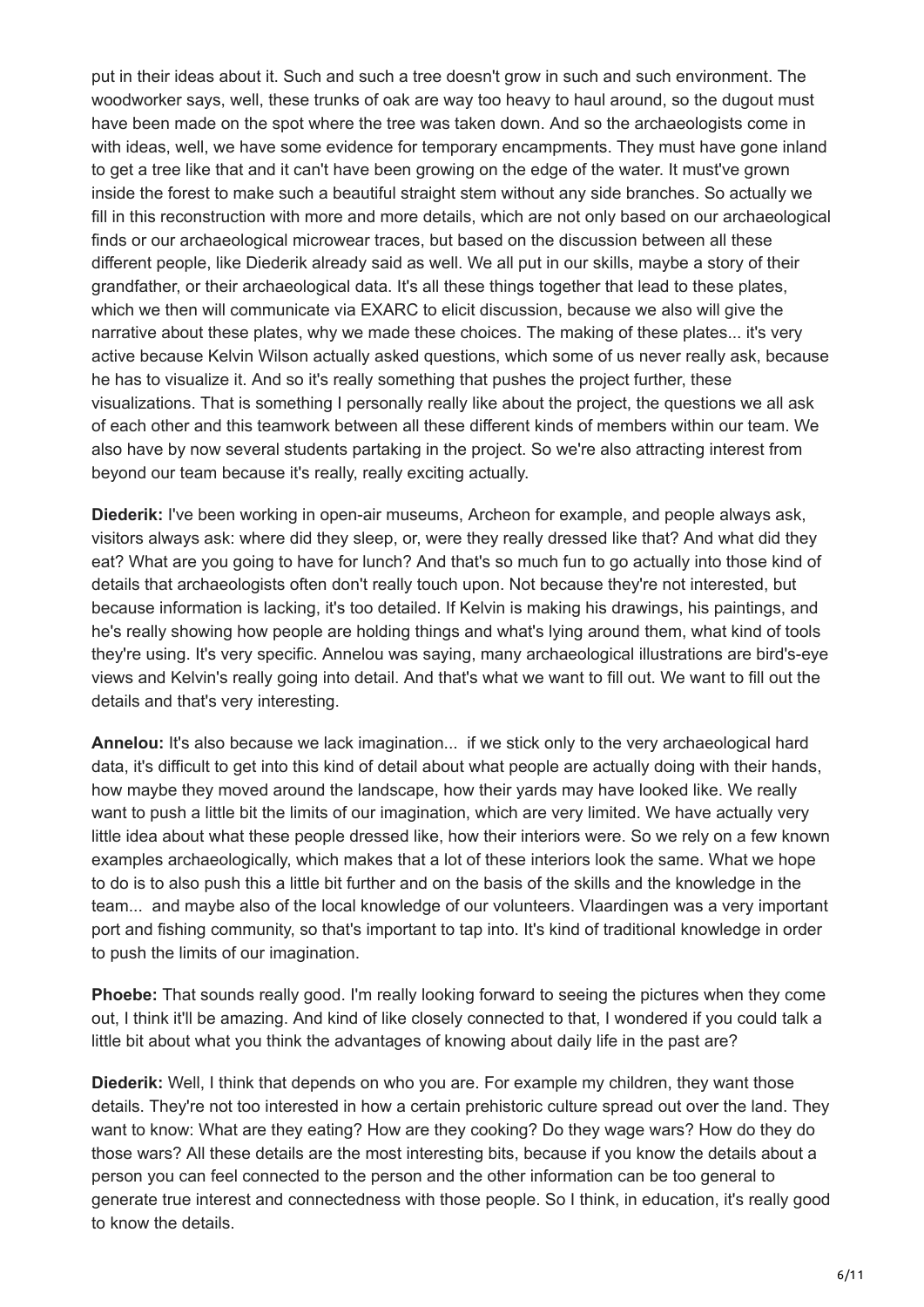**Annelou:** I totally agree with Diederik. A lot of people don't really relate to whether the landscape is filled with the right species of trees. That's for us very important, for us academics, but for a child who sees a plate he or she is much more interested in how they were living, the little details. We do hope to get more into these details about life through all this scientific material analysis in combination with experiments. Because like, for example, if we see traces on our tools for which we have no parallel in our experimental reference collection, we have to further explore. We have to do more experiments to explore what that could be and how those traces could have been developed. Through doing all these experiments, we also found how relatively unimportant flint is. We find flint everywhere. It's ubiquitous in our archaeological sites and we're very focused on it. So you have lithic specialists who think that's the world, which is perfectly fine. But what we also try to do is to relate it to the rest of the technological system and we find that wooden tools are incredibly important. Also ad hoc tools, things you pick up in nature and you use directly. In our building experiments flakes actually have been very unimportant as tools and have contributed very little, whereas tools of organic materials have contributed a lot.

**Diederik:** I remember kind of concluding after we built the second Vlaardingen house that you could probably just go into the landscape with just an axe and then build a house, because that was the only really crucial tool. All the others you could, well, make in the field or improvise. So that was really interesting.

**Phoebe:** That is really interesting. I find the organic material in the archeological record so interesting and the realization, and that seems to not just be coming from your project, but from what I've been reading recently as well, the realization of how important these organic materials is, I think is just fantastic.

**Diederik:** When you see old photographs of, say, how life was a hundred years ago, in Africa or the incredible wealth of organic materials on the west coast of Canada, the Haida and so forth. That's when you really see, wow, it's huge. The woods, the basketry, all these things that no longer can be found by archaeologists because they have, of course, completely rotten away… that must have been a large percentage of their material culture. And probably a very important thing also in expressing individuality or plan-based stuff, all those kinds of things, social organization. That's also anthropological information, ethnographic information. So this is important for us when we think of how we're going to reconstruct a house. That for example a reed roof has to be at least 45 degrees or otherwise it will not be waterproof. But then there's also the ethnographical information on how things were made or used.

**Phoebe:** Your project also focuses more broadly on the landscape use and mobility, so with your dugout canoe experiment and I wondered why you think this is also important to understand as well as the more personal daily life aspects of the project.

**Annelou:** We know that the people of the Vlaardingen culture were not living in isolation out in the wetlands. We have material evidence that they were also having contacts with the people further inland, for example the big axes that was clearly from southern Belgium, flint... so they must have had their contacts and so they must have been in some way mobile. Understanding the landscape is really important because that's related to mobility. We had these wonderful two days in the Biesbosch, which is a wetlands environment in the Netherlands, and then you understand that going over land, going from A to B, is not so easy. It's the waterways that are the highways of the past. To understand more about how people could have had contacts with inland communities we have to understand the landscape and we also have to understand how that mobility took place. We are also looking at clay sources, the kinds of flint which tells us about this, but also experimentally,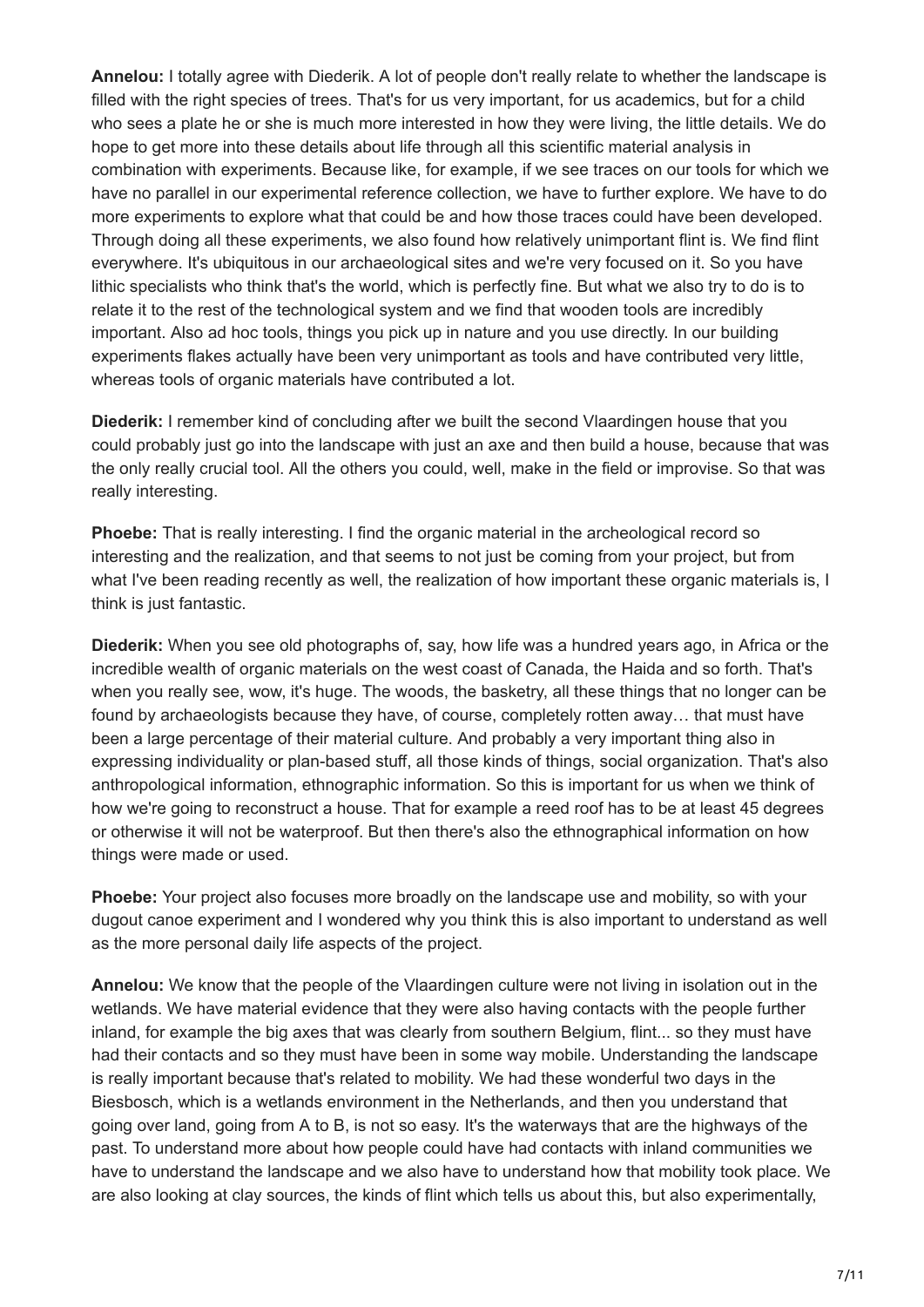this canoe that we are - I should say we, it's the volunteers of Masamuda who are making it. What does this mean, these different landscape uses? Are they different people using it or are they still relatively mobile? Are they using different sites for different activities?

**Phoebe:** That sounds great, I'm really looking forward to hearing the results of that. You've spoken about the illustrations. What other kinds of ways are you thinking that you will be communicating the results of the project, do you think?

**Annelou:** There are various ways in which we try to communicate. It's one of the things that is not so easy because, well, we had great plans about blogs and regular messages through Facebook, but most of us, most of the team is actually not very much oriented towards Facebook. We actually use our own website to communicate, but I'm not really sure how many people are looking at that. The other thing is through EXARC, EXARC is an essential partner in this project, exactly because EXARC is an excellent communication channel with lots of social media involved. And of course, on a smaller scale, we communicate with our local volunteers through WhatsApp groups. We have a WhatsApp group for the canoe and just recently we started a WhatsApp group with the volunteers for the repair of the Masamuda Vlaardingen house because that was severely damaged during the big storm that we had in February and basically the storm indented the roof and pushed the house over to some extent. So we were afraid that maybe we were going to lose it, but, actually a week and a half ago we managed to raise it up again. Maybe Diederik wants to say a little bit more about it. It was really fascinating how easy it was and Leo Wolterbeek, again, our wood man, he's convinced that this could have been done with a family, so with four people or so, could have raised this house back up, which we did with a lot more people. Diederik, maybe you can say a little bit more about this?

**Diederik:** Well, these are those things that Eric Callahan called 'findings', they are the things that you weren't really looking for during your research, but they just popped up. How you keep a house kind of alive, how you prolong the usability of a house that you build. I think those are really interesting things. So we've built two Vlaardingen culture houses based on the same house plan and both of them after five or six years, nearly all the posts were rotted through, doesn't matter what kind of wood we were using, they were all rotten through. So that's also the reason why this house Annelou just mentioned was pushed over by the storm. But then you start thinking, well, I really need this house so how I'm going to fix it? So one of the things we found at the first house was that it's very easy to replace posts, so you can just dig one post up, put another one in. You can do that for a long time. So that makes the house live a lot longer. And this, when it was pushed over by the storm, that was really funny because the walls were standing at a rather acute angle you think this house is completely finished, but Leo decided to put three or four ropes on the gable, where the posts were, and put some people there to pull and on the inside we had four sticks under the horizontal beam that's running over the wall and we just, together, we just pushed it up and it was so easily done. It didn't take a lot of strength. We were doing it with, I think, 12 people or so. That was very easy, just with levers and ropes being pulling and pushing. And then the house went up again and now it's standing straight again, and we just replaced some posts and it will be fine for a while. So that gives a completely different view of how long a prehistoric house could be in use. And that's what I really, really like about these kinds of actualistic experiments. You're doing something and you really need what you've been making. And so you wanted to use it longer and then you're going to explore, what can I do to make it work? And that's when you find these things.

**Annelou:** Yeah, it was funny because at first you think, oh my goodness, we are losing the house, which is the focus of this big project. Then you think, ah, actually it's kind of a little present from a scientific point of view. Because this way we could explore a part of house biographies, which is our interest. It was a part that you could never mimic, I mean, this is chance! It was really illuminating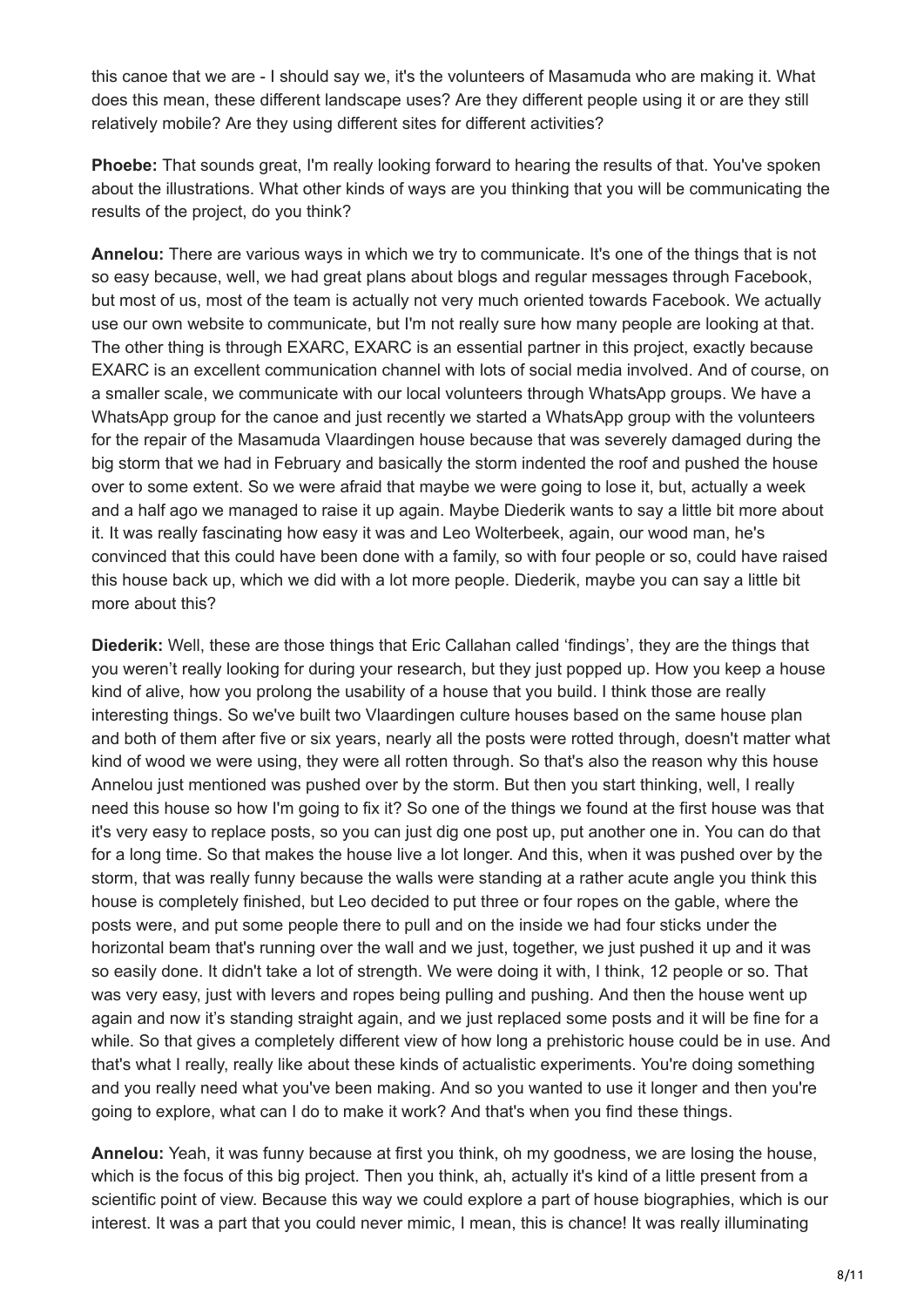also because it was done, after preparation, in three minutes, the house standing upright again. It was only one morning of preparation. In the afternoon we raised it up. We also learned a lot about the structure and what would have prevented this to happen, apart from regularly replacing those rotten posts. So we added some extra elements. We also saw a fault in our thinking about the wall plates, these horizontal plates. They could have been placed in another way which would have prevented this maybe. So, it's really interesting, this was a funny little present we got from nature, a big, huge storm that added a lot to our insights about construction and about the biography of these houses.

**Diederik:** Yeah, and then you go into those details that we mentioned, the ones that we're after. So like those wall plates Annelou was saying, so, well, in the next drawing, Kelvin can draw a different kind of structure for the wall plate. And when people ask the question of why is there a connection up there? You can explain this, it will be logical because.... And the same thing happened when we were doing a cooking experiment to create pots for a reference collection. We were cooking outside because of the corona restrictions in the winter time with quite a wind blowing and we're cooking in these pots, and then those flakes started popping off the walls of the pots which was really, really strange. But then we thought, of course, it's because of the great temperature stress that you get from the cold wind blowing through the fire and cooling down the pots way too quickly. So you get these typical flakes popping off that you're getting when you're also firing pots and there's a problem with the heat. The same thing happened here and then, oh of course, and then you know, or at least it gives a clue that probably people weren't cooking outside on winter days because it breaks your pots. So these are really funny things. And these too you can put them in the drawings, in the artist's work and talk about them to people. So in the wintertime, don't sit outside with your pottery!

**Phoebe:** What unique and interesting insights to get from the storm and then from the coronavirus. That's a super cool aspect of the project!

**Diederik:** Again, you get these things when you do actualistic experiments. You would never have gotten these results when you do 3D reconstructions or laboratory settings. You have to go out there and get into the elements and get into the landscape, and then you can get details and, of course, it may not actually have happened. It may not be exactly true, but it gives information, it gives details. For the audience, for the public, when you tell them about people in the late Neolithic, these were the kinds of things that could have been there, could have happened to them, problems that they could have solved in this or that way. That's what makes a story.

**Annelou:** This brings me to something in another project that I was involved in about Celtic pottery. We basically wanted the pots that we had been using to be broken into sherds for trampling experiments to see what kind of taphonomical processes were relevant. And we could have done that in the lab. But instead with the team of that project - it's a project called BEFIM, led by Philipp Stockhammer from München - we decided to have our last get-together in the Vlaardingen house and see what would happen if we broke the pots in a realistic way. So we would stumble or fall of a stool or trip the moment we put the pots on the fire. And the interesting thing was that, something none of us had ever thought about, was that the breakage, the fragmentation patterns and the size or the shape of the breakages was recognized by the pottery expert as being quite frequently present also in the archaeological assemblage. Hey, they look a bit like what I've seen archaeologically, what is happening here? And that's what's so nice about experiments. It opens your eyes and suddenly you connect what the relevance is of what you've seen archaeologically. This experiment was actually playing. We were not really aiming to do anything really serious. We just wanted the sherds and yet we came up with an insight that was quite remarkable.

**Phoebe:** Yeah, wow, that sounds so cool!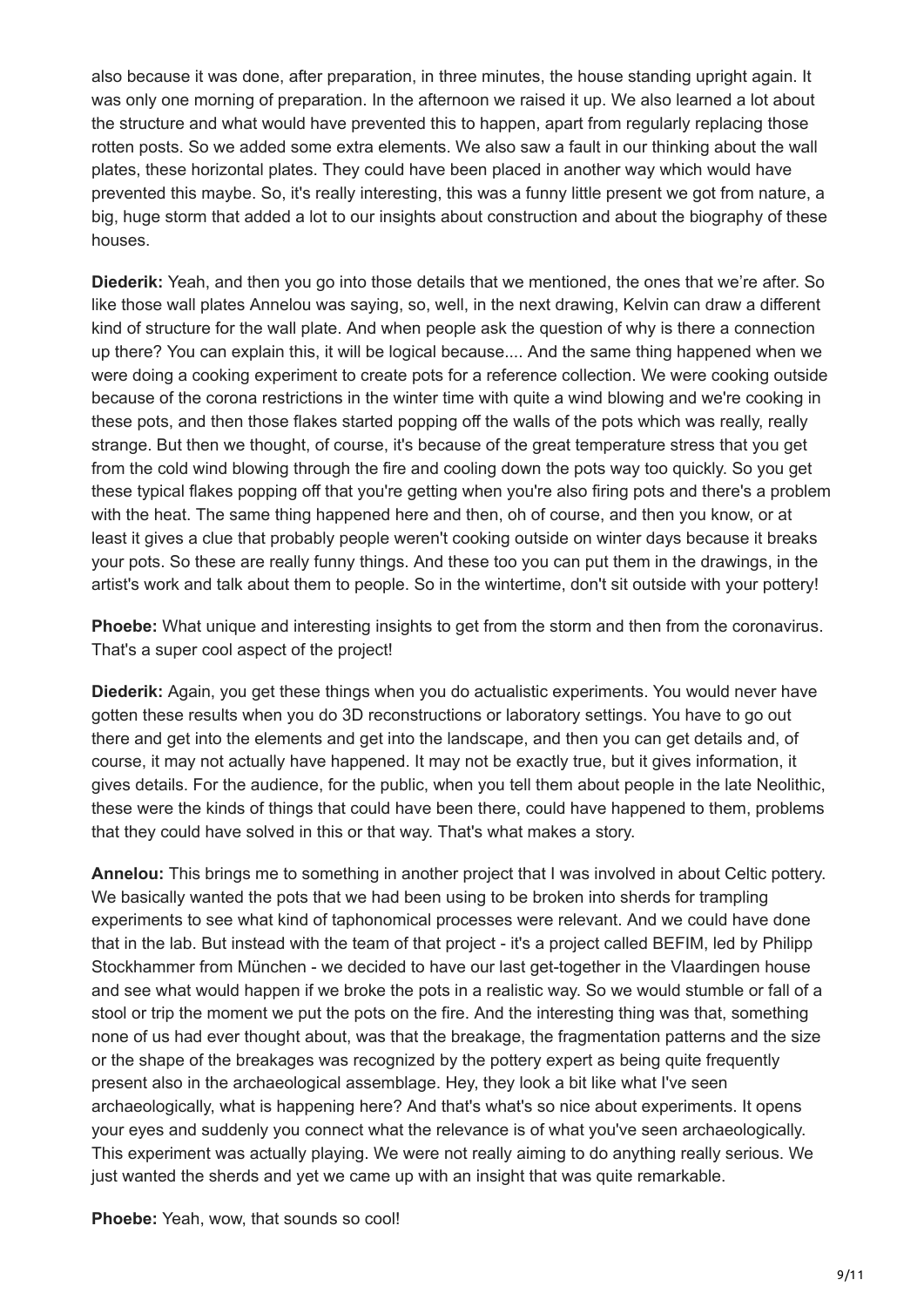**Diederik:** That's also why it would be so good to have the response from EXARC members because you have members who have done things, seen things, some of them are craftspeople. So when we put those illustrations out there, it would be really, really, really nice to have their responses on things, saying for example, ah, we've got a house which was pushed over by a storm, we fixed it like this. These kinds of things...

**Phoebe:** That actually brings me really nicely to my final question: what are your plans for the future and how can we, the EXARC community, help to make a difference in regards to everything you've talked about today?

**Annelou:** Well, we have a lot of plans for the coming three to four years, which is until when the project lasts. We want to do a lot more experiments with various crafts, especially with textiles and basketry we haven't really done anything yet with. That's also important for the volunteers because they are receiving school children, a lot of school children from the area in Masamuda and it's the volunteers that show these children around. So one aspect of this project is also to give them the skills and the knowledge to do this in an ever more detailed way. These workshops on all these different crafts are going to be important for the next few years, they will hopefully also give us a lot of insights, scientifically, about the kinds of tools used, about the length and difficulty of processes, the kind of gestures, how fast people are learning things. Those are all kinds of questions we would like to address. At the same time, there's also a lot of scientific work going on in the laboratories, the microwear analysis, by Lasse van den Dikkenberg, a PhD in our project, but also all the residue studies, the microwear analysis of bone and antler... We are focusing on four different Vlaardingen sites. One is Vlaardingen itself, the type site of this archaeological culture. Hekelingen, is another one. Den Haag Steynhof is the third and we hope to study a strange site up in the north, Zandwerven, which is called Vlaardingen culture, but which is basically situated very closely to a couple of sites that are attributed to another archaeological culture, the Corded Ware culture. So those are the four foci and there will be a lot of archaeological research on these sites. It will be on two fronts, the experimental one but also the public outreach side and the scientific laboratory work. All of that will hopefully come together in a book, but we will also organize a conference in collaboration with EXARC to discuss Neolithic life. Hopefully also with other open-air centres elsewhere in Europe to test out our ideas and hypotheses, so there's a lot to do. We have a lot of things we promised to the Dutch Science Council, but what is so nice about this project and this team is that everybody is incredibly enthusiastic and is very, very dedicated to it. The only problem is that many of us do this very much part-time and for most of us it's one of the many things we're doing. That's a pity because it's not the enthusiasm, it's not the dedication, it's not the friendships between us all, but sometimes the lack of time and other obligations that are coming a little bit in the way. So basically this project should be much, much bigger, should have been getting at least three times as much money to really do everything we want to do because we can't do everything we want to do. Unfortunately.

**Phoebe:** Diederik, did you have anything you wanted to say before I wrap up?

**Diederik:** Even though, of course, it could have been bigger and it could maybe have been better if we had more money to do this, I think it's a fascinating project. For me, it's a unique project for the setup that it is. So, I think it's really nice to be part of.

**Phoebe:** Yeah, I'm really looking forward to seeing where the project goes in the future. So, thank you both very much, Annelou and Diederik, for joining us today and for sharing your experience and expertise. I know that I have certainly learned a lot and I'm sure that our listeners did too. And thank